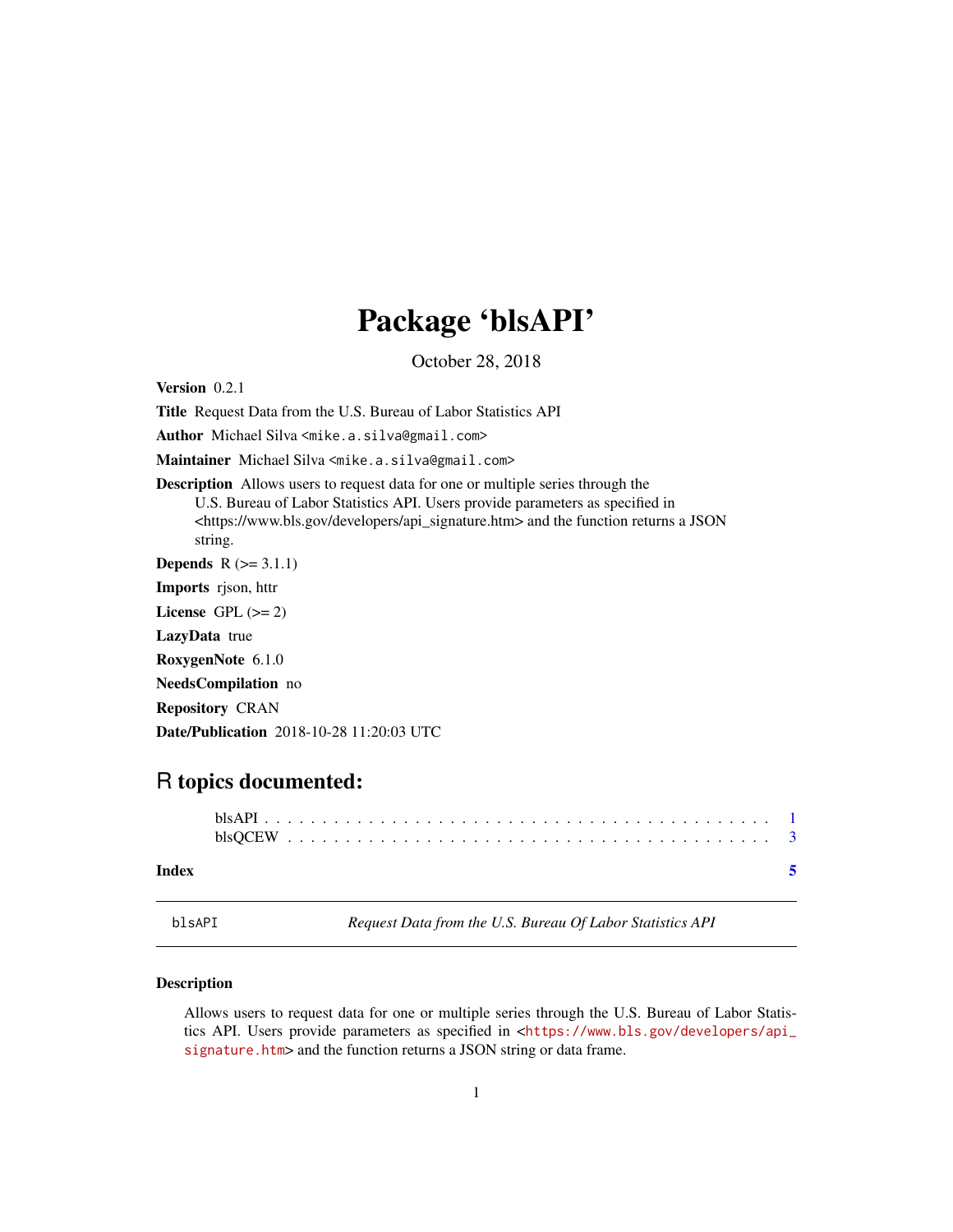#### Usage

```
blsAPI(payload = NA, api_version = 1, return_data_frame = FALSE)
```
#### Arguments

payload a string or a list containing data to be sent to the API. api\_version an integer for which api version you want to use (i.e. 1 for v1, 2 for v2) return\_data\_frame a boolean if you want to the function to return JSON (default) or a data frame. If the data frame option is used, the series id will be added as a column. This is helpful if multiple series are selected.

### **Details**

```
See <https://www.bls.gov/developers/> and <https://www.bls.gov/developers/api_signature.
htm> for more details on the payload.
```
#### Examples

```
# These examples are taken from <https://www.bls.gov/developers/api_signature.htm>
library(rjson)
library(blsAPI)
# API Version 1.0 R Script Sample Code
# Single Series request
response <- blsAPI('LAUCN040010000000005')
json <- fromJSON(response)
## Not run:
# Multiple Series
payload <- list('seriesid'=c('LAUCN040010000000005','LAUCN040010000000006'))
response <- blsAPI(payload)
json <- fromJSON(response)
# One or More Series, Specifying Years
payload <- list(
 'seriesid'=c('LAUCN040010000000005','LAUCN040010000000006'),
 'startyear'=2010,
 'endyear'=2012)
response <- blsAPI(payload)
json <- fromJSON(response)
# API Version 2.0 R Script Sample Code
# Single Series
response <- blsAPI('LAUCN040010000000005', 2)
json <- fromJSON(response)
# Or request a data frame
df <- blsAPI('LAUCN040010000000005', 2, TRUE)
# Multiple Series
payload <- list('seriesid'=c('LAUCN040010000000005','LAUCN040010000000006'))
response <- blsAPI(payload, 2)
```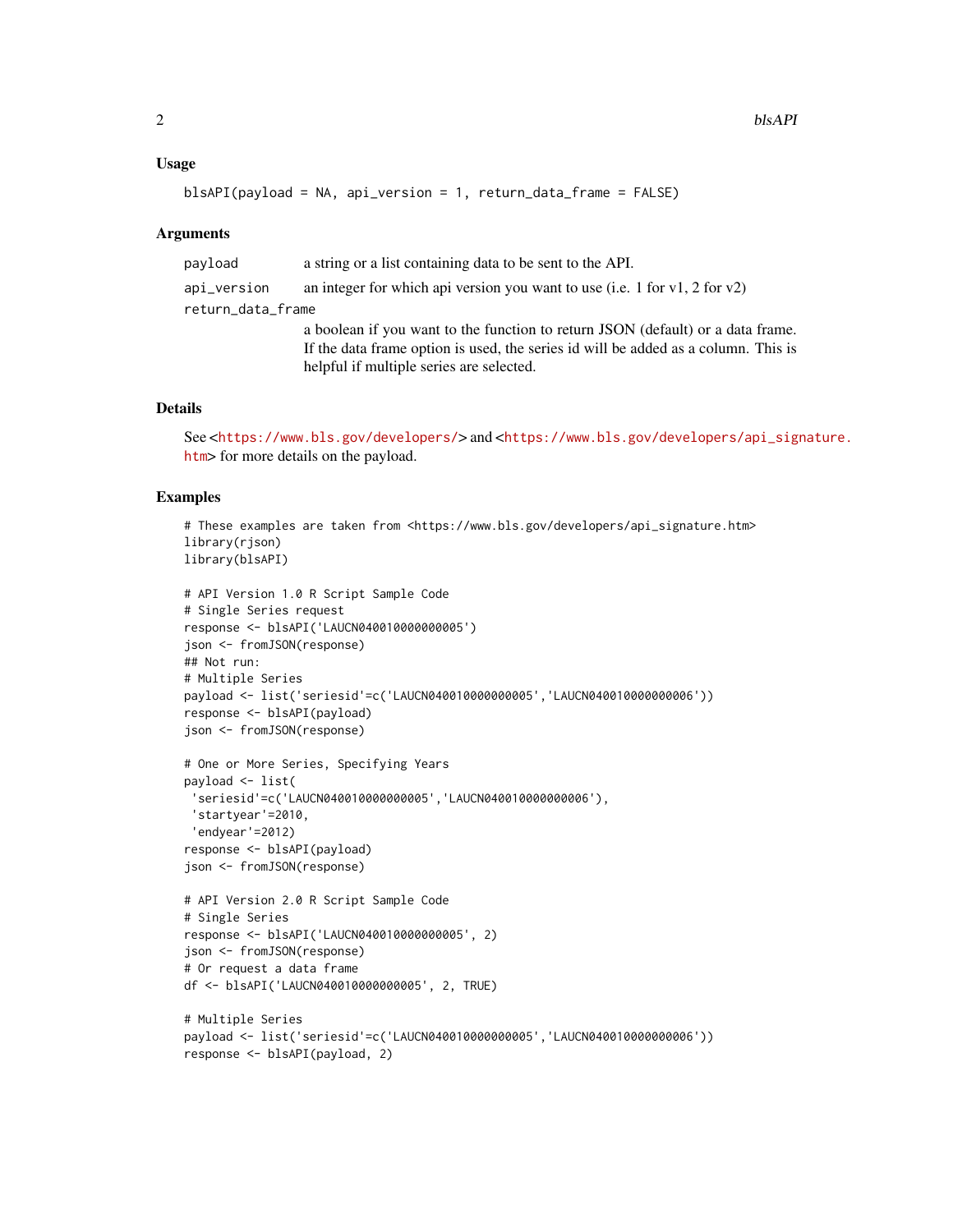#### <span id="page-2-0"></span>blsQCEW 3

```
json <- fromJSON(response)
# One or More Series with Optional Parameters
payload <- list(
  'seriesid'=c('LAUCN040010000000005','LAUCN040010000000006'),
  'startyear'=2010,
  'endyear'=2012,
  'catalog'=FALSE,
  'calculations'=TRUE,
  'annualaverage'=TRUE,
  'registrationKey'='995f4e779f204473aa565256e8afe73e')
response <- blsAPI(payload, 2)
json <- fromJSON(response)
```

```
## End(Not run)
```
blsQCEW *Request QCEW Data from the U.S. Bureau Of Labor Statistics Open Data Access*

#### Description

Allows users to request quarterly census of employment and wages (QCEW) data from the U.S. Bureau of Labor Statistics open access. Users provide parameters and the function returns a data frame. This function is based off of the sample code developed by the BLS that is found at  $<$ [https:](https://www.bls.gov/cew/doc/access/data_access_examples.htm) [//www.bls.gov/cew/doc/access/data\\_access\\_examples.htm](https://www.bls.gov/cew/doc/access/data_access_examples.htm)>.

#### Usage

```
blsQCEW(method, year = NA, quarter = NA, area = NA, industry = NA,
  size = NA
```
#### Arguments

| method   | a string describing which type of data you want requested. Valid options are:<br>Area, Industry and Size. The method is not case sensitive.                                                                                                                                                         |
|----------|-----------------------------------------------------------------------------------------------------------------------------------------------------------------------------------------------------------------------------------------------------------------------------------------------------|
| year     | a string for the year of data you want                                                                                                                                                                                                                                                              |
| quarter  | a string indicating the quarter $(1, 2, 3 \text{ or } 4)$ or "a" for the annual average.                                                                                                                                                                                                            |
| area     | a string indicating which area you want the data for. See <https: www.bls.<br="">gov/cew/doc/titles/area/area_titles.htm&gt; for all area codes and titles.</https:>                                                                                                                                |
| industry | a string for the NAICS code. Some industry codes contain hyphens but the open<br>data access uses underscores instead of hyphens. So 31-33 becomes 31_33. For<br>all industry codes and titles see: <https: <br="" cew="" doc="" titles="" www.bls.gov="">industry/industry_titles.htm&gt;</https:> |
| size     | a string for the size code. See <https: <br="" cew="" doc="" titles="" www.bls.gov="">size/size_titles.htm&gt; for all establishment size classes and titles. Note:<br/>Size data is only available for the first quarter of each year.</https:>                                                    |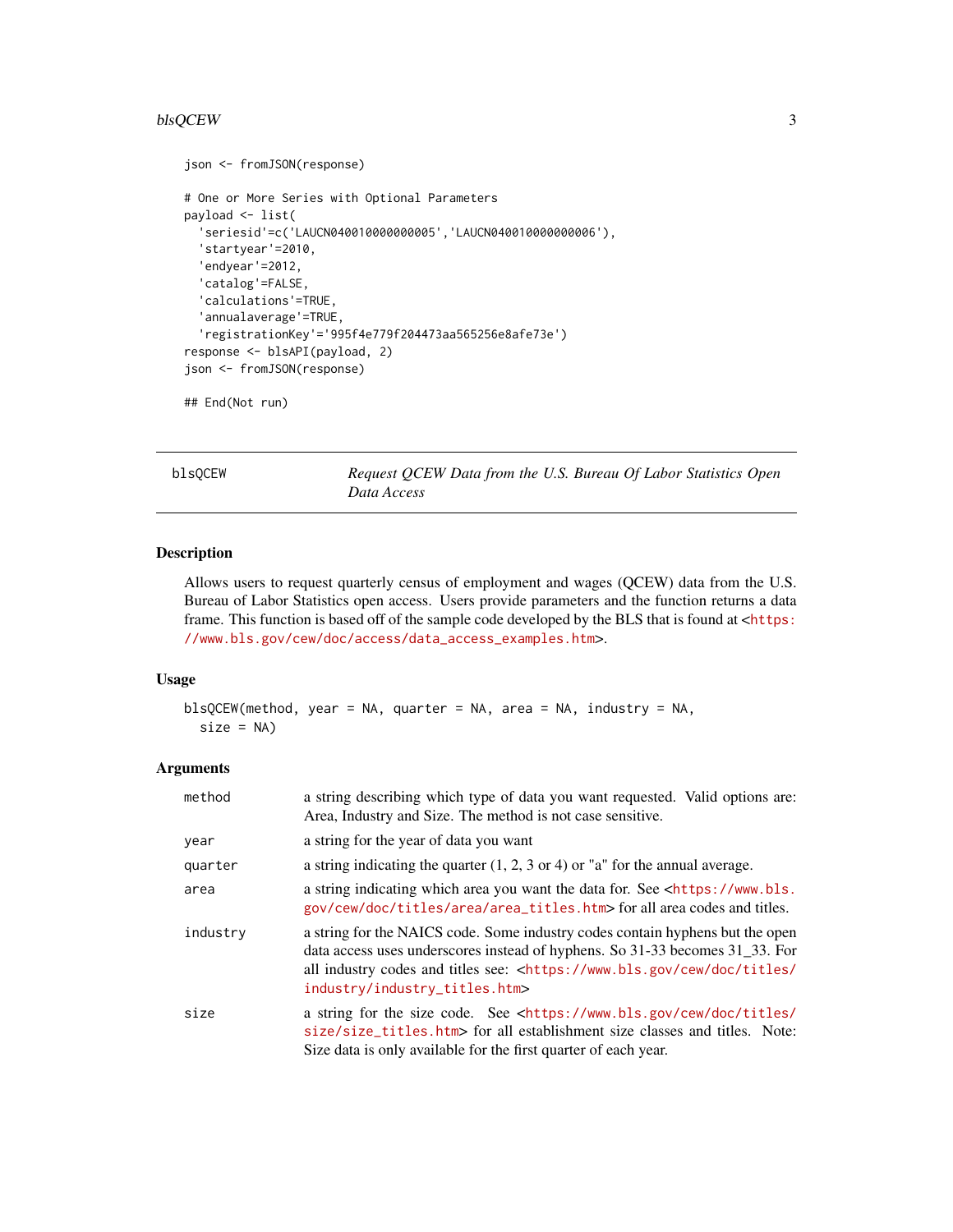#### Details

This function is a wrapper for multiple data request methods. See code examples for which parameters are required for which methods. Visit <<https://www.bls.gov/cew/opendata.htm>> for an overview of the BLS's open data access.

#### Examples

- # These examples are taken from the sample code examples found at:
- # <https://www.bls.gov/cew/doc/access/data\_access\_examples.htm>

```
# Area Data Request
```

```
# Required parameters are:
```
- # \* year
- # \* quarter
- # \* area

```
# Example: Request the first quarter of 2017 for the state of Michigan
MichiganData <- blsQCEW('Area', year='2017', quarter='1', area='26000')
## Not run:
```
- # Industry Data Request
- # Required parameters are:
- # \* industry
- # \* quarter
- # \* year

# Example: Request Construction data for the first quarter of 2017 Construction <- blsQCEW('Industry', year='2017', quarter='1', industry='1012')

```
# Size Data Request
# * size
# * year
# Example: Request data for the first quarter of 2017 for establishments with
# 100 to 249 employees
```

```
SizeData <- blsQCEW('Size', year='2017', size='6')
```
## End(Not run)